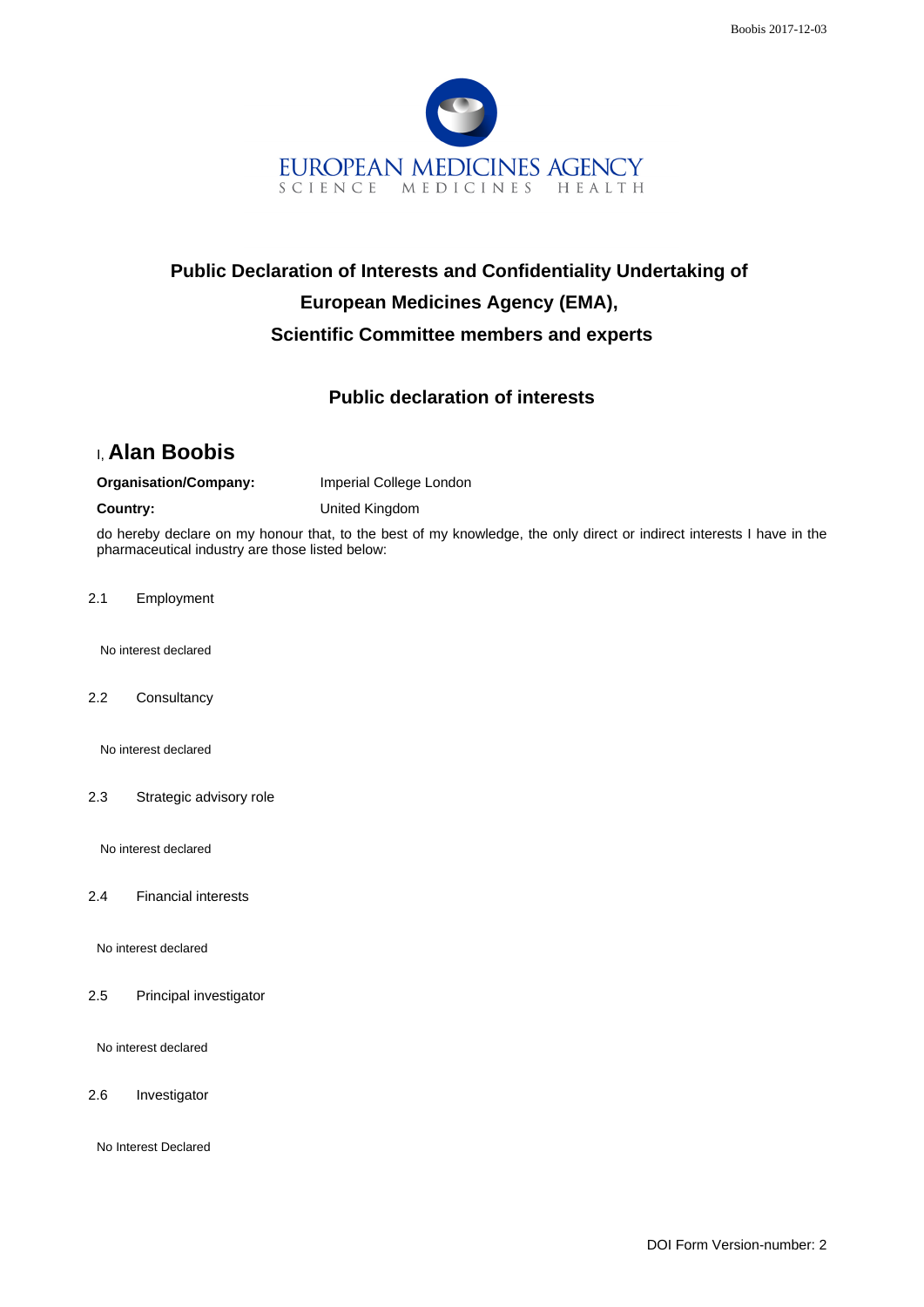#### 2.7 Grant / Funding to organisation /institution

No interest declared

#### 2.8 Close family member interest

No interest declared

#### 2.9 Any other interests or facts

I consulted for and served as an expert witness in the USA for a group of attorneys, which originally included Arent Fox LLP (Par Pharmaceuticals Inc & Par Pharmaceutical Companies Inc); DuaneMorris LLP (Wockhardt); Vinson & Elkins LLP (Impax Laboratories Inc); Winston & Strawn LLP (Actavis South Atlantic LLC & Actavis Inc); Brinks Hofer Gilson & Lione (Watson Pharmaceuticals Inc, Watson Laboratories Incs, Watson Pharam Inc) in a patent dispute involving Nuedexta (dextromethorphan/quindine combination), used for dermatitis, emotional lability and a number of neurological orders in human patients. This consultancy was from July 2011 - Sept 2013. The issue related to a beneficial drug-drug interaction between the two components of the preparation.

I am currently a member of the Board of Trustees of the Health and Environment Sciences Institute Branch (HESI) of the International Life Sciences Institute (ILSI); chair of the Board of Trustees of ILSI; vice-president of the European Branch of ILSI. These organizations are not for profit. They are funded in part by unrestricted funds from pharmaceutical companies. I was a member of the Scientific Advisory Board of the EU-Framework funded projects HEROIC and PEDICT-IV until 2014. I was chair the Scientific Advisory Board Innovative Medicines Initiative (IMI) project Mechanism-Based Integrated Systems for the Prediction of Drug-Induced Liver Injury until 2016. These projects included some pharmaceutical companies as partners. I received no remuneration. I am a member of the Scientific Advisory Board (non-remunerated) of the Swiss Centre for Applied Human Toxicology and of the Long Range Research Strategy (LRSS) Scientific Advisory Board, Cosmetics Europe (2017-date) (non-remunerated).

I was academic supervisor for a PhD student supported by an MRC-CASE studentship with GSK, from Oct 2011 to Oct 2015. The project was on the mitochondrial toxicity of drugs.

I was a member of the Phase I Protocol Review Board of the NIHR/Wellcome Trust Imperial Clinical Research Facility, where I provide input on toxicological issues, until June 2017.

Members of the Department of Medicine, Imperial College London, where I am employed, provide advice to and conduct research supported by pharmaceutical companies. None of these staff is under my management.

I a member of the British Pharmacology Society, the British Toxicology Society, the Royal Society of Biology, the European Society of Toxicologists (EUROTOX) and the US Society of Toxicology.

I chair the UK Committee on the Toxicity of Chemicals in Food, Consumer Products and the Environment (COT). I am regularly a member/chair of the Joint FAO/WHO Expert Committee on Food Additives (JECFA) dealing with residues of veterinary drugs and of the Joint FAO/WHO Meeting on Pesticide Residues (JMPR).

### CONFIDENTIALITY UNDERTAKING

In view of the following definitions:

**"EMA Activities"** encompass any meeting (including meeting preparation and follow-up, associated discussion or any other related activity) of the European Medicines Agency's Management Board, Committees, Working Parties, Expert Groups, or any other such meeting; work as an expert on assessments; work as an expert on guidance development.

**"Confidential Information"** means all information, facts, data and any other matters of which I acquire knowledge, either directly or indirectly, as a result of my EMA Activities.

**"Confidential Documents"** mean all drafts, preparatory information, documents and any other material, together with any information contained therein, to which I have access, either directly or indirectly, as a result of my participation in EMA Activities. Furthermore, any records or notes made by me relating to Confidential Information or Confidential Documents shall be treated as Confidential Documents.

I understand that I may be invited to participate either directly or indirectly in certain EMA activities and hereby undertake:

- To treat all Confidential Information and Confidential Documents under conditions of strict confidentiality.
- Not to disclose (or authorise any other person to disclose) in any way to any third party any Confidential Information or Confidential Document.